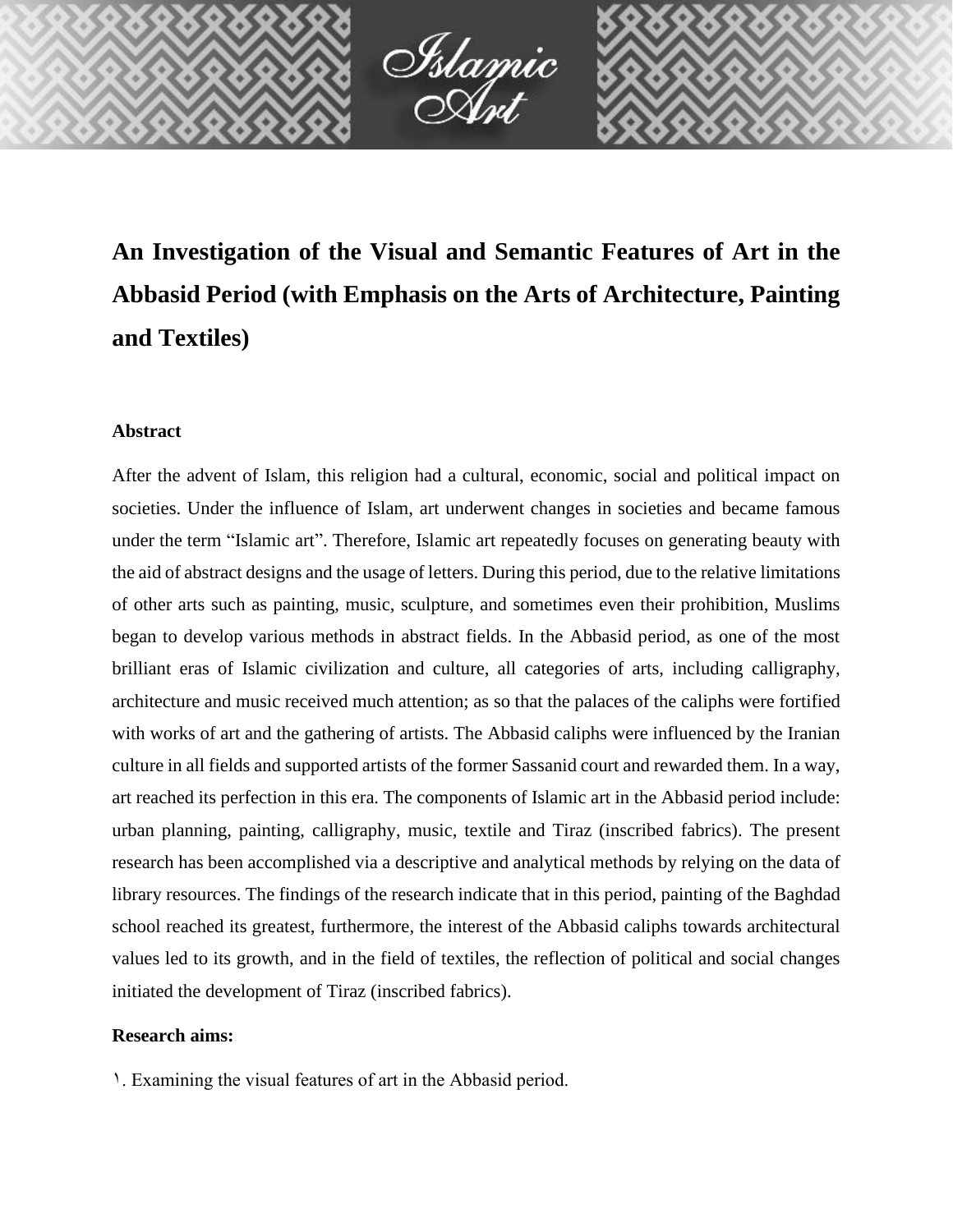2. Studying the semantic features of art in the Abbasid period.

#### **Research questions:**

1. In the Abbasid period, what visual artistic features existed in the arts of painting, textiles and music?

2. What were the semantic features of arts in the Abbasid period?

**Keywords:** Abbasid period, art, visual and semantic features.

## **Introduction**

With the advent of Islam, this religion was culturally, economically, socially and politically influential in various societies. Art also underwent changes under its influence and became known as Islamic Art. Islamic art is not art that deals only with the religious issues of Islam as the term "Islamic" refers not only to religion, but also to the rich and diverse culture of the peoples of the lands in which Islam is practiced. Islamic art often includes non-religious elements that are not forbidden by some Islamic scholars. Although these arts may not be in accordance with the teachings and Sharia of Islam in some cases, the influence of Islamic culture and region in it is very obvious. Islamic art is one of the brightest eras in the history of art and one of the richest human achievements in the field of art and includes various types of art such as Islamic architecture, carpet weaving, painting, pottery, calligraphy, Islamic embroidery and similar topics. Islamic art was initially inspired by early Christian art (especially Byzantine art), Roman art, and Sassanid art. Over time, Central Asian nomadic art was also influenced. Chinese art has played an important role in Islamic painting, pottery and Islamic textiles. In the verses of the Qur'an or the teachings of the Prophet of Islam, a few cases regarding art is considered. Images of living beings are not explicitly forbidden in the Qur'an, yet many Muslims considered the depiction of figures and living beings to be a danger to idolatry and a sin. Islamic art has often focused on creating beauty with abstract designs and the use of letters. And because of this, the relative limitations of other arts, such as painting, music, sculpture, and sometimes even their prohibition, led Muslims to develop a variety of methods in abstract fields. One of the historical periods in which Islamic art underwent many changes occurred during the period of the Abbasid Caliphate ( $177-7°7$  AH).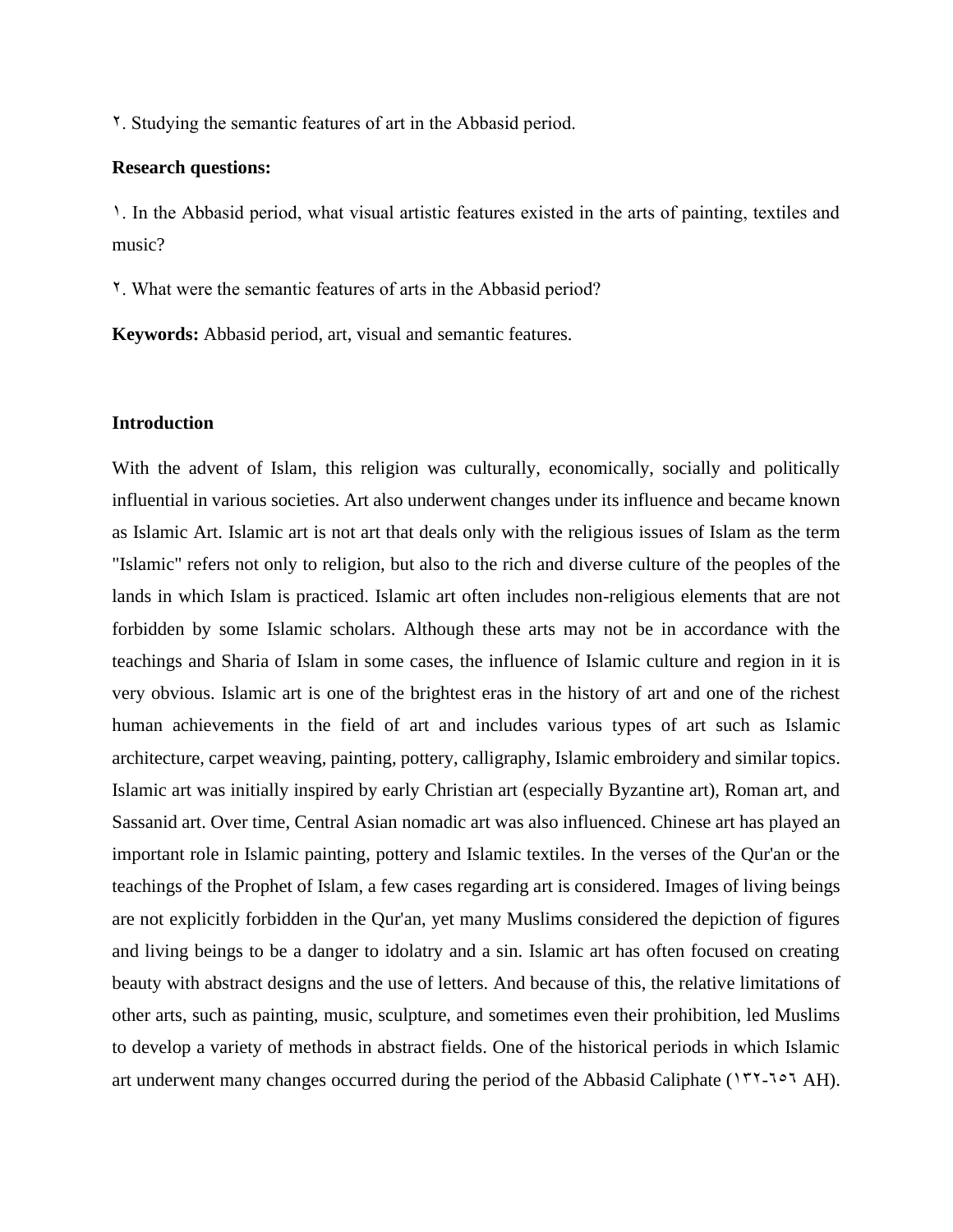Considering the special view of Islamic culture on art, the study of the historical developments of Islamic arts can reveal significant points about the evolution of Islamic art.

A review of the research background shows that no independent work has been authored on this subject so far. However, some works have studied art in the Abbasid period. Heidrantaj and Maghsoudi ( $179\lambda$ ) in an article entitled "Comparative comparison of common themes of sacred plants in the plant motif of pre-Islamic architecture in Iran and architectural arrays of the Islamic era with emphasis on the Umayyad and Abbasid periods" has dealt with the topic and the authors believe that some of the visual features in the architecture of the Abbasid period are derived from the architectural features of ancient Iran. Reza Gozari et al.  $(7 \cdot 1)$  in an article entitled "Architecture of Baghdad in the Abbasid period" have studied the characteristics of the art of architecture in this historical period. They believe that the porch of truncated arches, cylindrical minarets and the use of bricks are among the architectural features of the Abbasid period. Dehbashi Sharif and Ali Beiki  $(1, 1)$  in an article entitled "Study and recognition of palaces in the Abbasid era, a case study: the city of Baghdad and Samarra" have studied the architectural features of this historical period. With these interpretations, the present study intends to study the visual and semantic characteristics of art in the Abbasid period by descriptive and analytical methods and relying on the data of library sources.

#### **Conclusion**

Islamic art is not art that deals only with the religious issues of Islam. Islamic art is one of the brightest eras in the history of art and one of the most valuable human achievements in the field of art. Although Islamic art was formed during the Umayyad period, the Abbasid caliphs made considerable progress in this era due to their luxurious temperament and closeness to Iran and making use of Iranian ministers who were interested in art and culture. The first Abbasid period, as one of the most brilliant eras of Islamic civilization and culture, all categories of arts, including calligraphy, architecture and music have received much attention, as the palaces of the caliphs were abundant with fabulous works of art and artists. In other words, art reached its perfection in this age. The components of Islamic art in the Abbasid period include urban planning, painting in the Abbasid period, calligraphy, music, textile and Tiraz. In the art of architecture of this period, most of the symbols and structures were taken from architecture in ancient Iran and the Byzantine Empire. On the other hand, some of the buildings of this period were semantically intertwined with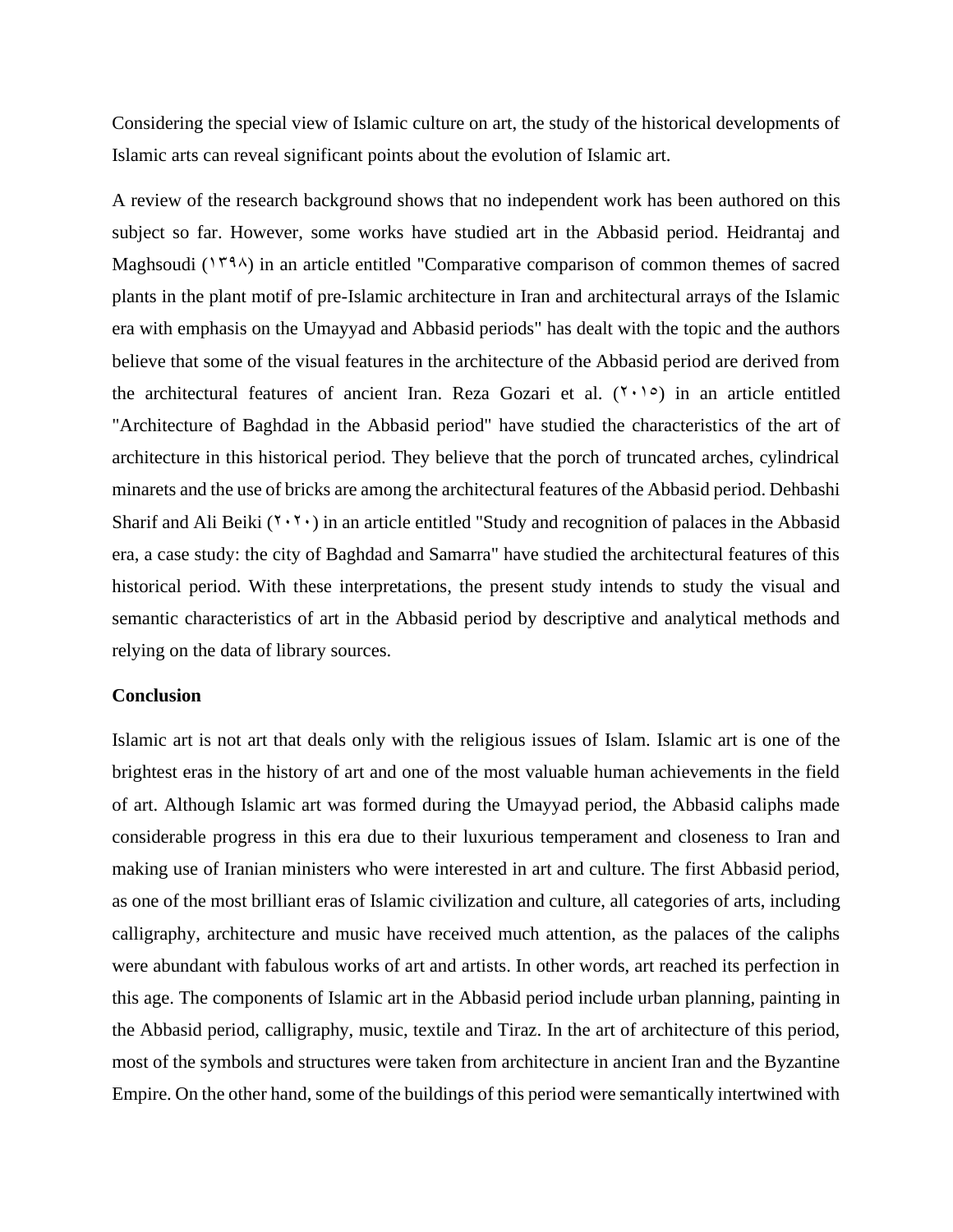Islamic culture and religious meanings, among which we can mention the architecture of mosques. In textiles, in the Abbasid era, we see the emergence of inscriptions in fabrics and the use of style fabrics, which in its kind beholds religious and political messages.

### **References**

Ahmad Ramadan, Ahmad (1978). Presidency of the Abbasid State, Cairo: Center for Community and School Books.

Al-Balazari, Ahmad bin Yahya. (1988). The Conquest of Countries, Beirut: Al-Hilal School Publications.

Agili, Saifullah Haji Ibn Nizam.  $(1980)$ . Works of the Ministers, edited by Mir Jalaluddin Hosseini Armavi, Tehran: Information Publications.

Boa, Lucien. (1957). Barmakian, translated by Abdolhassan Mikdeh, Tehran: Book Translation and Publishing Foundation.

Chitasaz, Mohammad Reza  $(1 \cdot 1)$ . History of Iranian Clothing, Tehran: Samat Publications.

Dimand, Morrison.  $(2 \cdot 1)$ . Guide to Islamic Industries, translated by Abdullah Faryar, IV, Tehran: Scientific and Cultural Publishing Company.

Ettinghazon, Richard.  $(1, \ldots)$ . Islamic Art and Architecture, Tehran: Samat Publications.

Hillenbrand, Robert.  $(Y \cdot \cdot \wedge)$ . Islamic Art and Architecture, II, Tehran: Rozaneh Publications.

Homayoun Farrokh, Rokn al-Din. (1981). The contribution of Iranians in the origin and creation of calligraphy, Tehran: Bita Publications.

Ibrahim Hassan, Hassan. (7,1,0). Political History of Islam, translated by Abolghasem Payende, Fourth, Tehran: Badraghe Javidan Publishing.

Ibn-Babawayh, Muhammad Ibn-Ali. (1413 B.C.) Who Does Not Attend a Jurist, Dom, Qom: University of Teachers Seminary, Qom.

Ibn Khaldoun. (1981). The History of Ibn Khaldun, Dom, Beirut: Dar Al-Fikr.

Issabek, Ahmad  $(1 \cdot \cdot \circ)$ . History of hospitals in Islam, Damascus: The same for humanities and social and social studies.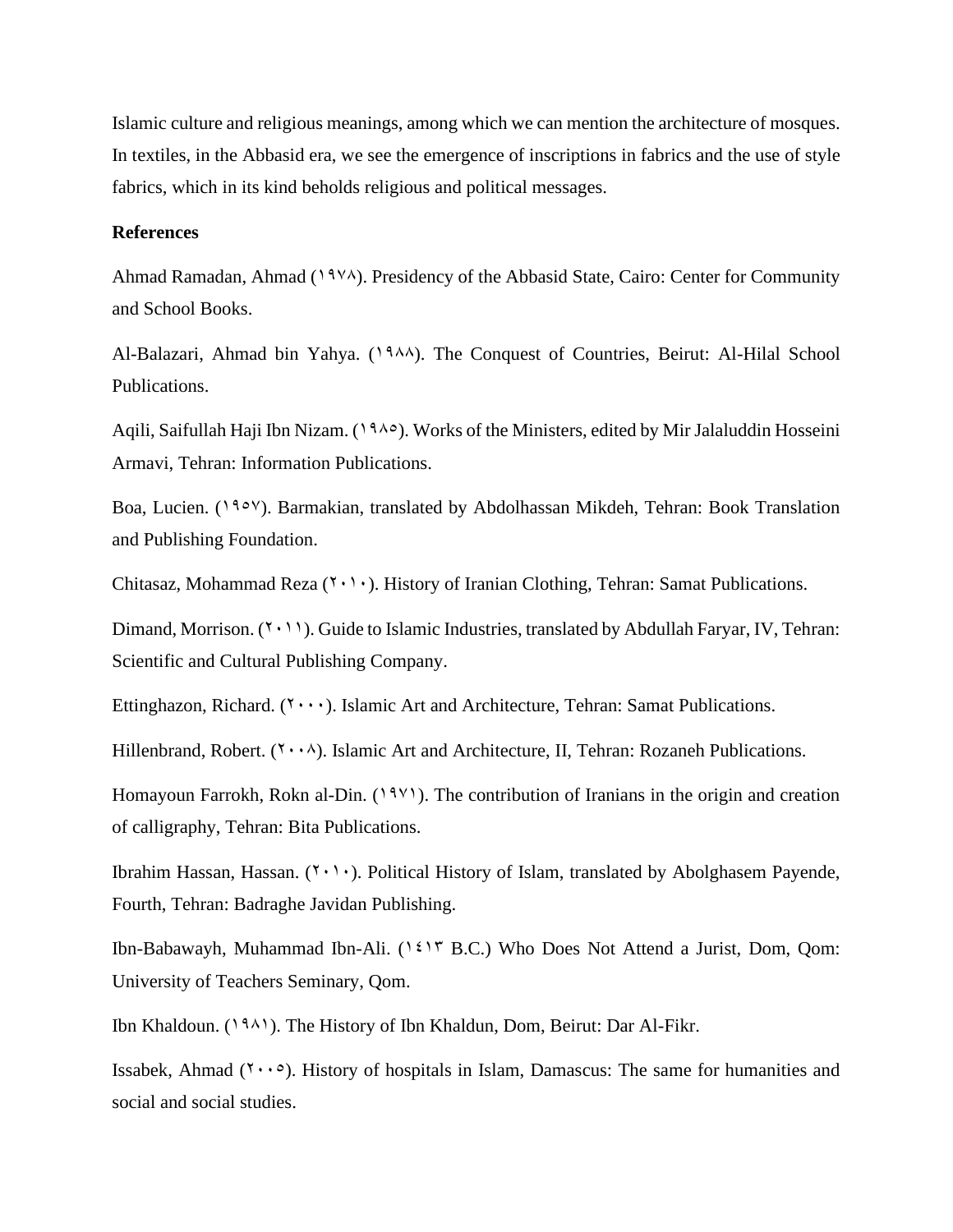Khatib Baghdadi, Ahmad bin Ali. (1417 AH). History of Baghdad and Medina al-Islam, Beirut: Dar al-Kitab al-Alamiyah Publications.

Khezri, Seyed Ahmad Reza  $(1, 1)$ . Dolat Abbasi, Tehran: Samat Publications.

Olleg Graber, Richard Ettinghausen.  $(1 \cdots)$ . Islamic Art and Architecture, translated by Yaghoub Azhand, Tehran: Samat.

Maki, Mohammad Kazem  $(1 \cdot \cdot i)$ . Islamic Civilization in the Abbasid Era, translated by Mohammad Sepehri, Tehran: Samat Publications.

Manazer Ahsan, Mohammad  $(1 \cdot \cdot)$ . Social life in the Abbasid rule, translated by Massoud Rajabnia, II, Tehran: Scientific and cultural publication.

Maqziri, Taqiyya al-Din Ahmad ibn Ali. (7007). القطط المقریزیه ، مصر : انتشارات مکتبه المدبولی.

Metz, Adam.  $(1 \cdot 1)$ . Islamic Presence in the Hijri Quarter Century and the Age of Ennahda in Islam, Beirut: Dar Al-Kitab Al-Arabi Publications.

Monshi Qomi, Ahmad Ibn Hussein. (1988). Golestan Honar, Tehran: Library.

Moqaddasi, Shamsuddin Abi Abdullah Muhammad. (7008). Ahsan al-Taqasim fi Maarefa al-Aqalim, Egypt: Madbouli School Publications.

Mitts, Adam. (1957). Islamic Presence in the Fourth Century, Fourth, Cairo: Khanji Library.

Pakbaz, Ruyin.  $(Y \cdot Y)$ . Encyclopedia of Art, Third, Tehran: Ministry of Culture and Islamic Guidance Publications.

Ramadan Mahi, Somayeh.  $(2 \cdot 17)$ . Islamic Art and Architecture, Tehran: Peykan Publications.

Sajjadi, Mohammad Sadegh (2006). Barmakian, Tehran: Dr. Mahmoud Afshari Yazdi Endowment Foundation.

Siddin, Ali  $(1 \cdot \cdot)$ . Wool: The Culture of the Sufi Dynasties, II, Tehran: Nashr-e Ney.

Siouti, Abdul Rahman bin Abi Bakr ( $197\%$ ). Hassan Al-Mu'adhira in the history of Egypt and Cairo, Egypt: Dar Al-Haya Publications of the Arab Books.